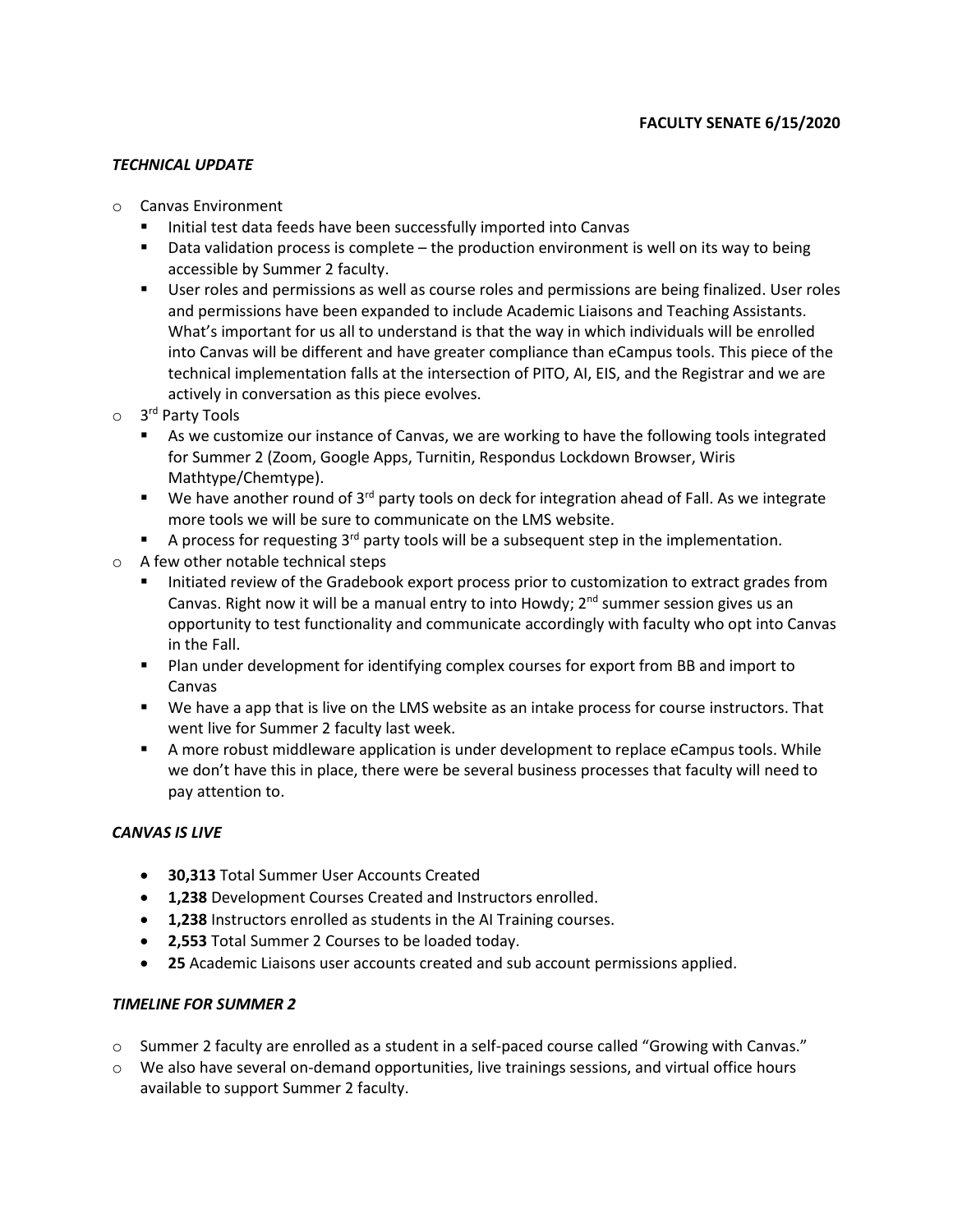$\circ$  Given where we are with the technical implementation, Summer 2 faculty will not have their course shell to build out their content until June 16 (so one week later). While not ideal, we have plenty of resources available for faculty to get a jump start ahead of June  $30<sup>th</sup>$  Go-Live date.

# *HOW IT WORKS*

In terms of steps in the process, Summer 2 faculty have followed this four-step process:

- (1) The Opt-In app allowed faculty to let us know they intended to use Canvas for Summer 2. This is also a stand-in until we get the middleware built out. This is also how we will identify which course sections needed to be combined.
- (2) Next, all Summer 2 faculty were loaded into our Growing with Canvas Course.
- (3) This self-paced course encourages faculty to play in the environment and build as they go, so we also provisioned a course that could be used for this purpose.
- (4) And then today courses went live where faculty can build out their content for Summer 2.

This process may be slightly altered for the Fall, but we wanted to give you a sense of the steps in the process, particularly the Opt-In app, which we will likely use again for the Fall.

### *ACADEMIC LIAISONS*

o Each Dean has identified one to two Academic Liaisons for each School/College and the branch campuses. We will engage this group alongside Summer 2 course instructors. These individuals will be an important conduit to AI and Provost IT throughout the LMS implementation.

### *WHAT YOU CAN DO NOW*

- $\circ$  We have released our new version of LMS.tamu.edu, which is about a year in the making and through consultation with dozens of other institutions who leveraged this type of resource in their Canvas implementation.
- o We are working on three resources that will help guide faculty
	- (1) What you can do now (what this slide illustrates)
	- (2) Decision process to help guide you from Blackboard to Canvas
	- (3) Canvas Out of the Box
- o *We do not yet have a definitive date by which Fall course shells will be available to faculty – most likely no earlier than mid July*. Any requests ahead of that time for Fall cannot be accommodated.
- $\circ$  A note on supporting faculty who choose to use the free version of Canvas: We neither recommend nor will be able to support the import into the TAMU instance. We are customizing our Canvas environment and our focus is on understanding the nuances of BB into Canvas and our custom Canvas environment. We know this is circulating out there and hope you will help spread the message that this is not advised.

### *WHAT AGGIES ARE SAYING*

Communication is important and we are designing our strategy with our audiences in mind. We are working hard to ensure our communication is not just one-way. One group we have been able to engage in our communication strategy are our very talented group of student workers, who carefully-planned our recent social media contest. This gave us the opportunity gather positive, open-ended feedback straight from students about TAMU faculty efforts during the Spring 2020 term. These vignettes along